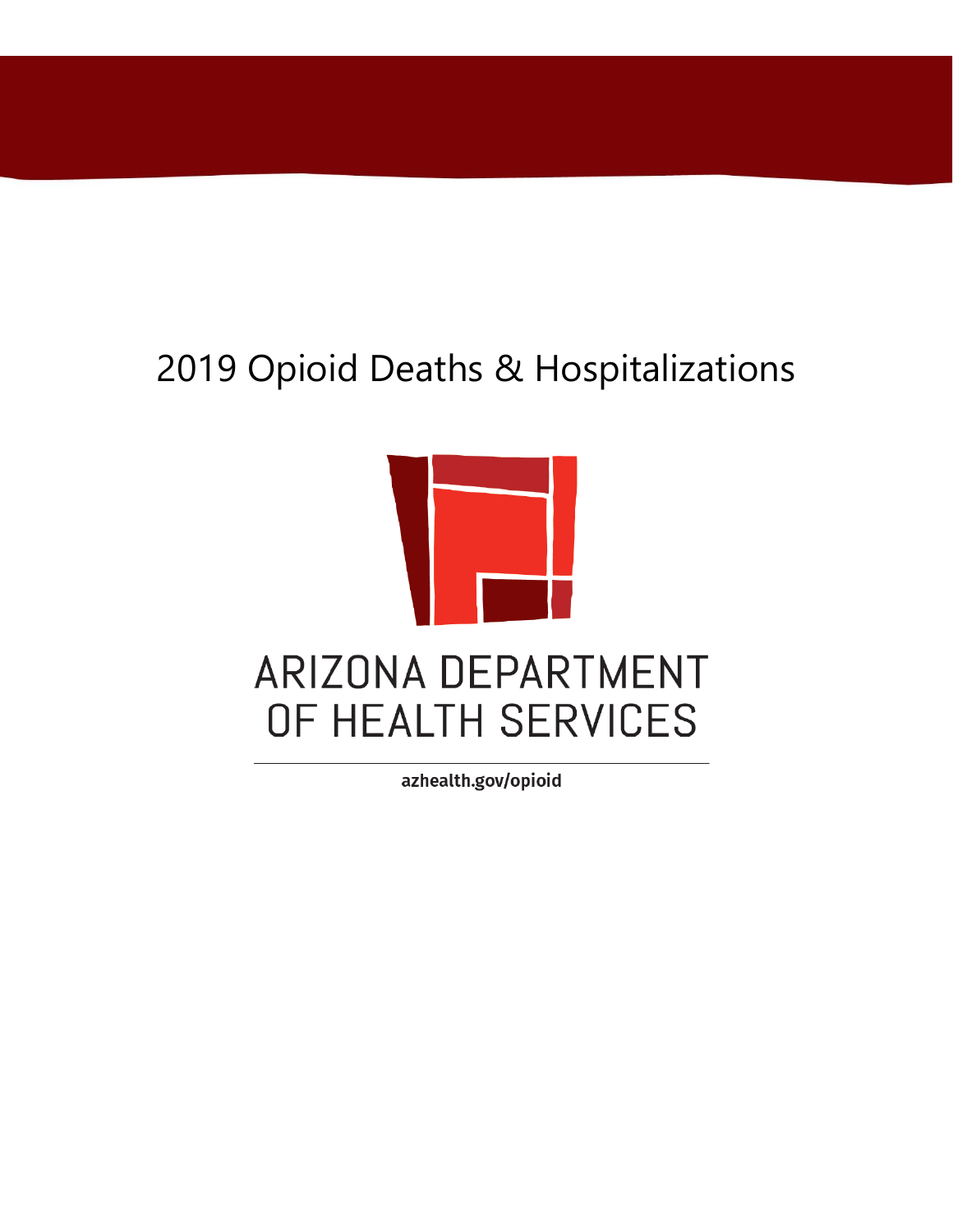Opioid death events reported in Arizona are based upon final determination of cause of death as reported in the official certificate of death. The underlying cause code used in opioid overdose deaths may not always be specific to opioids. General codes for drug poisonings are interpreted to be opioid deaths when the general code occurs together with an opioid-specific external cause code in any of the external cause code fields. Underlying causes coded F110 – F115, F117-F119 are always considered opioid deaths. Underlying causes coded Y11-Y14, X41-X44, X61-X64, X85 together with an external cause code of T40.0-T40.4, or T40.6 are also considered opioid deaths. These definitions align with opioid coding definitions published by the Centers for Disease Control and Prevention (CDC).

The number of reported 2019 deaths directly attributed to opioids among Arizona residents, or non-residents in Arizona is 1,351. Over 1,000 (1,286) of these deaths were among Arizona residents, resulting in an opioid induced Arizona resident crude death rate of 17.89/100,000 residents. The rising number of deaths represent a 15.8% increase in total opioid deaths since 2017, and a 198% increase since 2012. The increase in heroin deaths has been slowing since 2013 when heroin deaths increased 49% from the year before, and accounted for 63% of the total increase in opioid deaths that year. In 2019 heroin deaths declined by 24% to 288 total deaths, down from 379 deaths in 2018. Prescription or synthetic opioids are currently the driving force behind rising opioid deaths in Arizona. In 2013, deaths from prescription or synthetic opioids increased just 7.5% from the year before, accounting for 37% of the total increase in opioid deaths that year. In 2019 prescription or synthetic opioid deaths rose 35% from 2018, to a total of 1,063 deaths, accounting for 79% of the total burden of opioid death in 2019. As of the date of this report, the latest data for 2020, which is still incomplete, indicate there has been a significant rise in opioid deaths above those in 2019. Consistent with recent trends, these increases have primarily been driven by increases in deaths associated with synthetic opioids. Current 2020 projections are included on the figure below.



## Opioid deaths among Arizonan residents and non-residents continue to rise

These trends are not explained by changes in the Arizona population since 2007. Due to well established factors delaying reporting, new opioid death reports continue to be received for many months after the close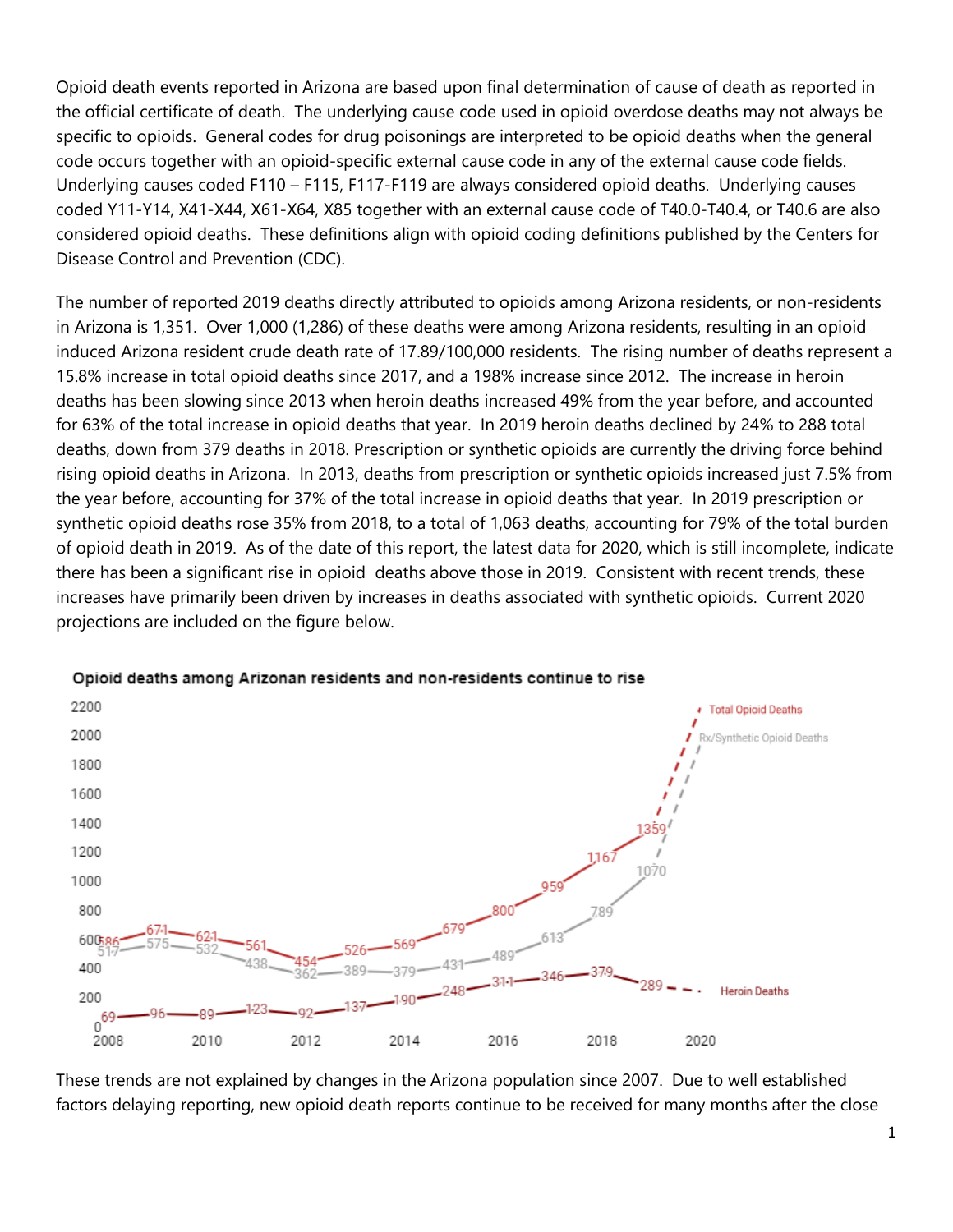of each calendar year, and opioid death counts continue to rise until July or August of the following year. The significant increase projected in 2020 is likely influenced by factors associated with the COVID-19 pandemic.

Opioid deaths are not uniformly distributed among different population groups in Arizona. By age, opioid death rates rise beginning in the late teens until they peak at age 45-54. More recent trends show that opioid deaths are occurring in greater numbers at earlier ages. In 2019 the highest rate of opioid death was among 25-34 year olds. Above age 65 the opioid death rate drops significantly. Deaths due to opioids among persons under age 55 have constituted 79% of all opioid deaths in Arizona since 2008.



Arizonans aged 45 to 54 have the highest rates of opioid deaths from 2008-2019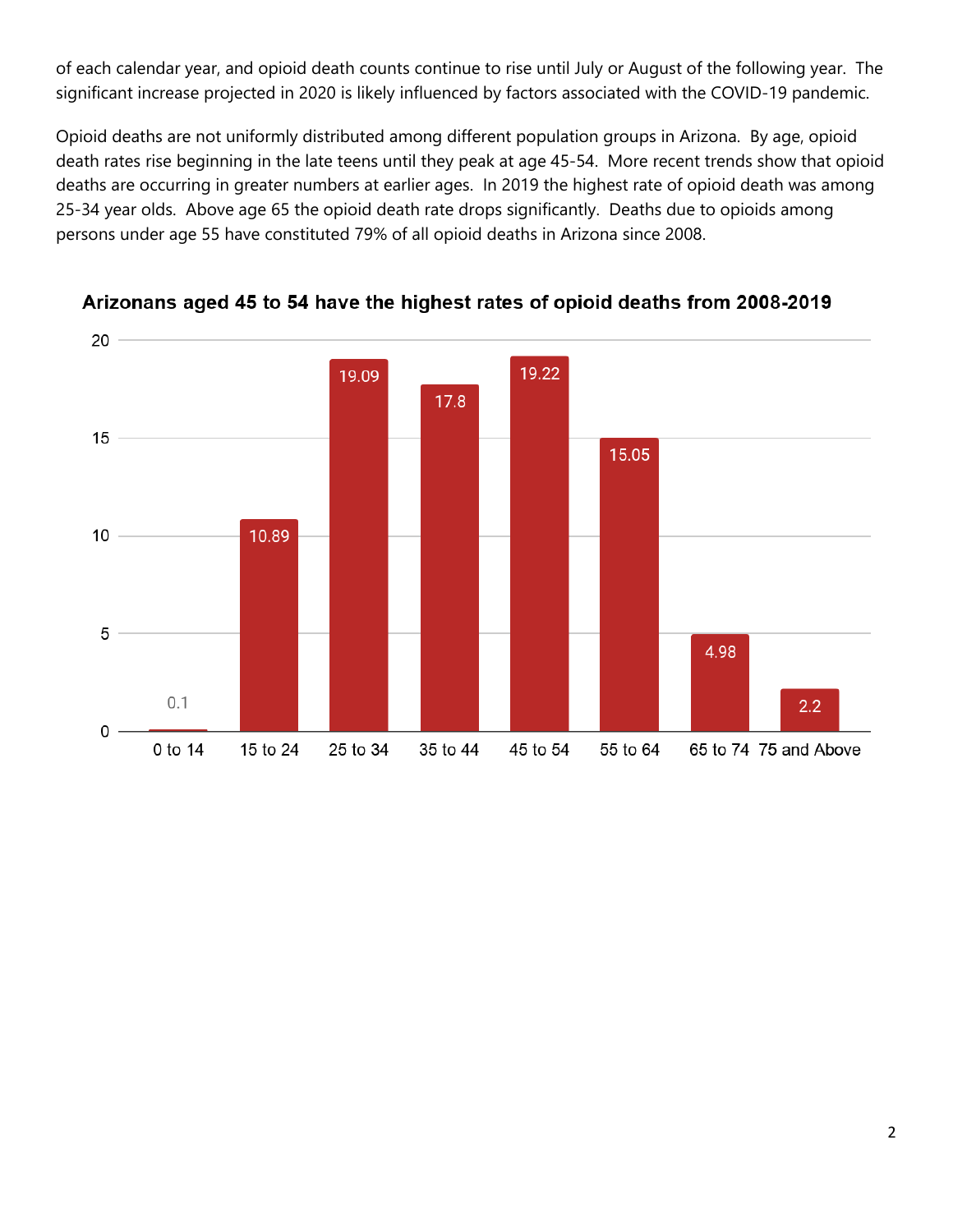Among different race/ethnicity groups, rates of death from opioids differ greatly. From 2008-2019 71.9% of all opioid deaths were among White non-Hispanics.



The 2019 crude rate of death per 100,000 population is highest among Black **Arizonans** 

The 2019 opioid crude death rate is highest among African Americans, among whom the rate of death due to opioids has risen by nearly 330%, from 7.5 per 100,000 in 2016 to 24.7 per 100,000 in 2019.



## Opioid Crude Death Rate in Arizona by Race/Ethnicity: 2008-2019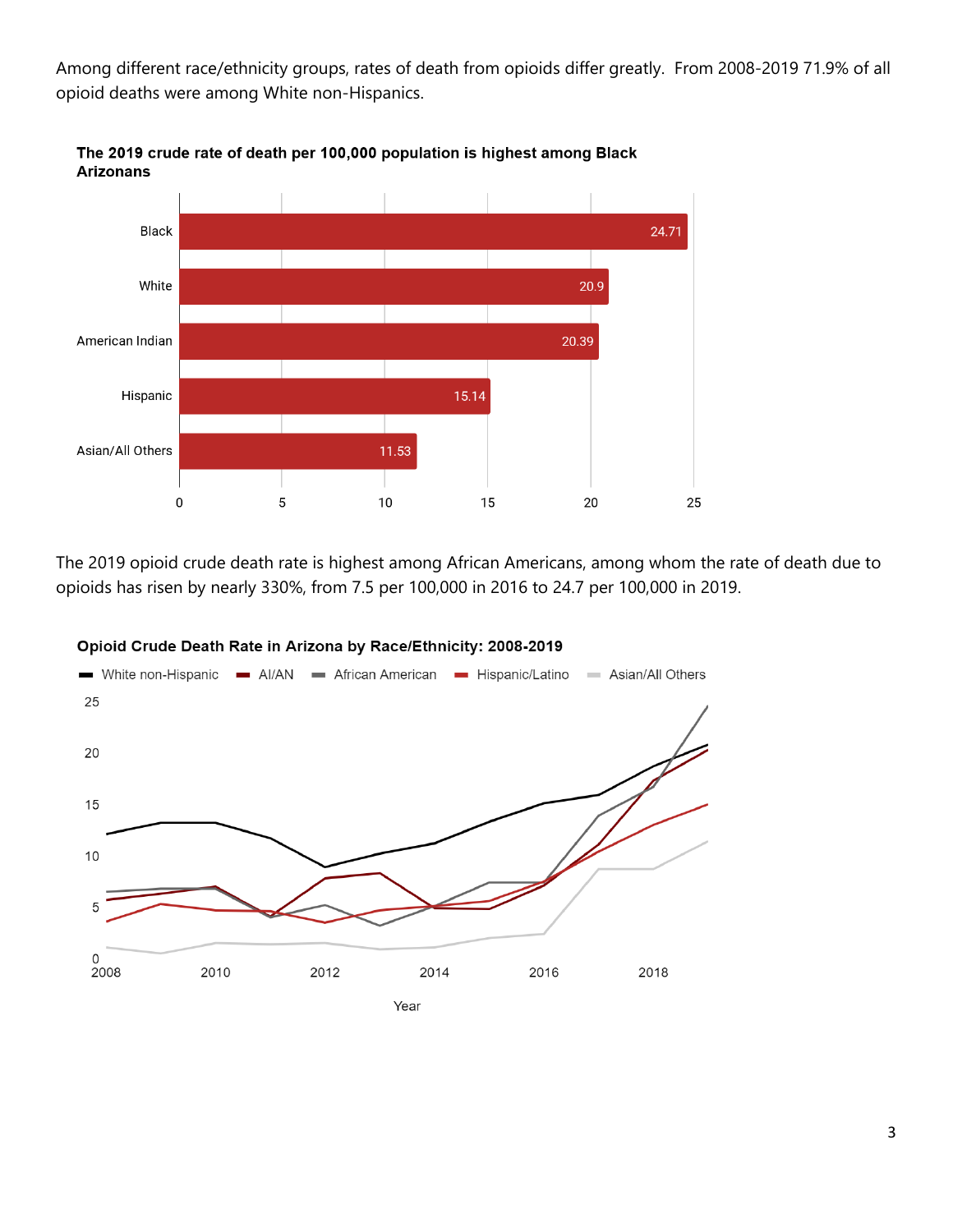The rate of opioid induced death is not evenly distributed by sex in Arizona. Males die at a rate that is 85% higher than females.



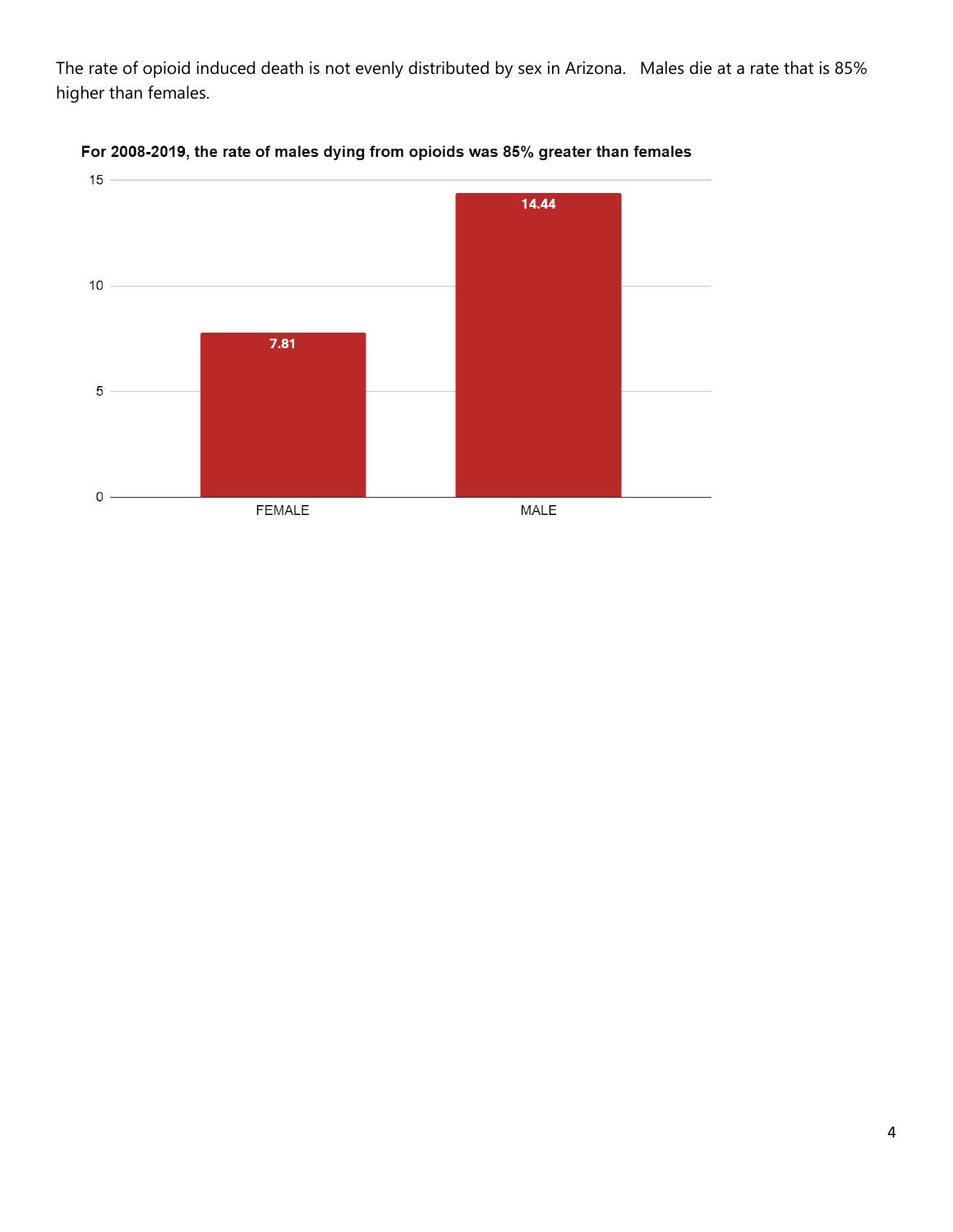| There is also considerable variance in both deaths and death rates observed among Arizona counties. |  |  |
|-----------------------------------------------------------------------------------------------------|--|--|
|                                                                                                     |  |  |
|                                                                                                     |  |  |

| County               | 2019 Deaths | 2019 Death Rate per 100,000 |
|----------------------|-------------|-----------------------------|
| Apache               | $\star$     | $\star$                     |
| <b>Cochise</b>       | 16          | 12.23                       |
| Coconino             | 11          | 7.47                        |
| Gila                 | $\star$     | $\star$                     |
| Graham               | $\star$     | $\star$                     |
| <b>Greenlee</b>      | $\star$     | $\star$                     |
| La Paz               | $\star$     | $\star$                     |
| <b>Maricopa</b>      | 894         | 20.47                       |
| <b>Mohave</b>        | 31          | 14.29                       |
| Navajo               | 11          | 9.75                        |
| Pima                 | 200         | 19.14                       |
| <b>Pinal</b>         | 51          | 11.20                       |
| <b>Santa Cruz</b>    | $\star$     | $\star$                     |
| Yavapai              | 51          | 21.95                       |
| Yuma                 | $\star$     | $\star$                     |
| Unknown/Other        | 65          | N/A                         |
| <b>Total Arizona</b> | 1,350       | 18.78                       |

\*Values for counts below 8 have been suppressed.

Arizona death certification includes a single underlying cause, and can include up to 20 additional secondary causes of death. The description of the causes of death is determined by the person certifying death, such as a physician, or medical examiner. The causes of death are coded to ICD-10 standards by the National Center for Health Statistics based upon the underlying and secondary causes described in the death certificate. A particular death may be determined to be caused by an opioid, but usually secondary causes of death and external cause codes will also mention other drugs as well. The role that these other drugs played, and the extent to which they contributed to the death is a complex matter. The Department relies upon the determinations of the medical professional who certified the death, because they are best qualified to evaluate the medical and physical evidence. But the frequency of the involvement of other drugs together with opioids can also be informative if for no other reason than to demonstrate how complex the dynamics of opioid induced death can be.

Other drugs, including the presence together of multiple other drugs, are a consistent factor in deaths from opioids. Based upon death certificate information alone, from 2008-2019, an average of 91% of opioid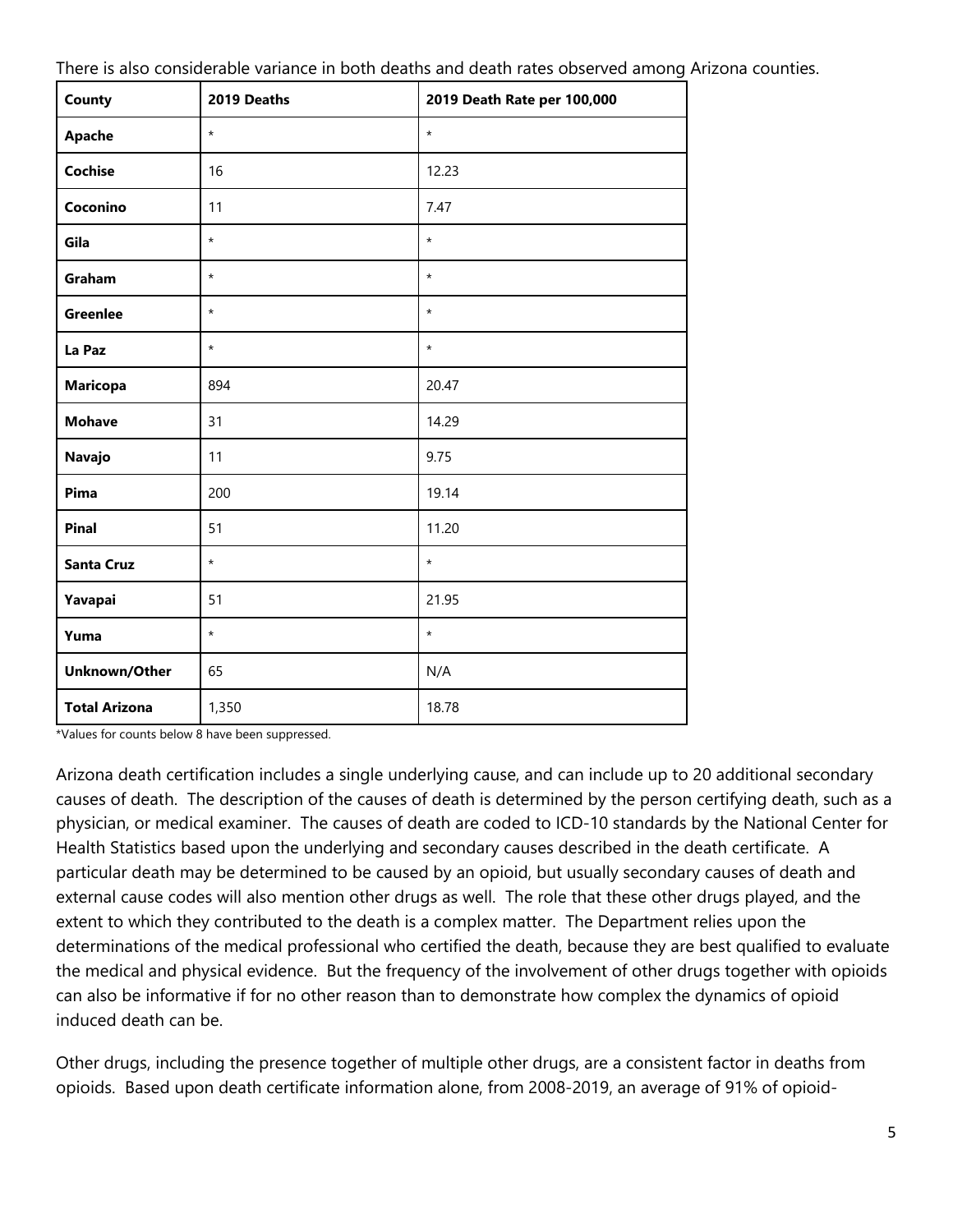induced deaths involved more than one drug, including 74% involving other non-opioid drugs. This pattern was further confirmed by toxicity testing conducted in 2018. Of 333 decedents in 2018 for which toxicity data was available and opioids were the underlying cause of death (28.6% of all opioid induced deaths in 2018), 64.3% tested positive for analytes of both an opioid and a non-opioid drug, 57.7% tested positive for analytes of fentanyl, and 23.7% tested positive for a non-opioid illicit drug such as cocaine or methamphetamine. Of note, heroin was excluded from the classification of illicit drugs in this analysis because of difficulty distinguishing its presence based solely upon the presence of analytes.

Other significant factors include the patterns of prior medical history among persons who die from opioid overdose. Historical analysis completed in 2017 found that just 36% of persons who died from opioids had any prior opioid-related encounter at a hospital or emergency medical provider during the 5-year period prior to their death. An additional 46% of those who died from opioids had some kind of hospital or emergency medical encounter not related to opioids.



## Unique opioid hospital encounter event rate per 100,000

Opioids have a significant impact upon Arizona's medical care system due to the volume of encounters involving opioids. Unique encounters are events for a single person involving either hospital admission, or an emergency department encounter without admission. The rate of unique encounters due to prescription/synthetic opioids as the principal diagnosis has declined since 2011 after reaching a peak of 162 per 100,000 population in 2011. The rate due to heroin, while much lower, has remained at 16 per 100,000 population since 2016. Prescription/synthetic opioid encounter rates currently have a 6 times greater cost burden upon the Arizona healthcare system than heroin encounters.

The best comprehensive measure of the economic cost of opioids in the healthcare system is to consider all encounters involving opioids, not just those in which the opioids are the principal diagnosis. The cost of all such encounters may be reasonably estimated using national cost to charges adjustments provided by the U.S. Department of Health and Human Services. These indicate that the cost of all opioid-related encounters in